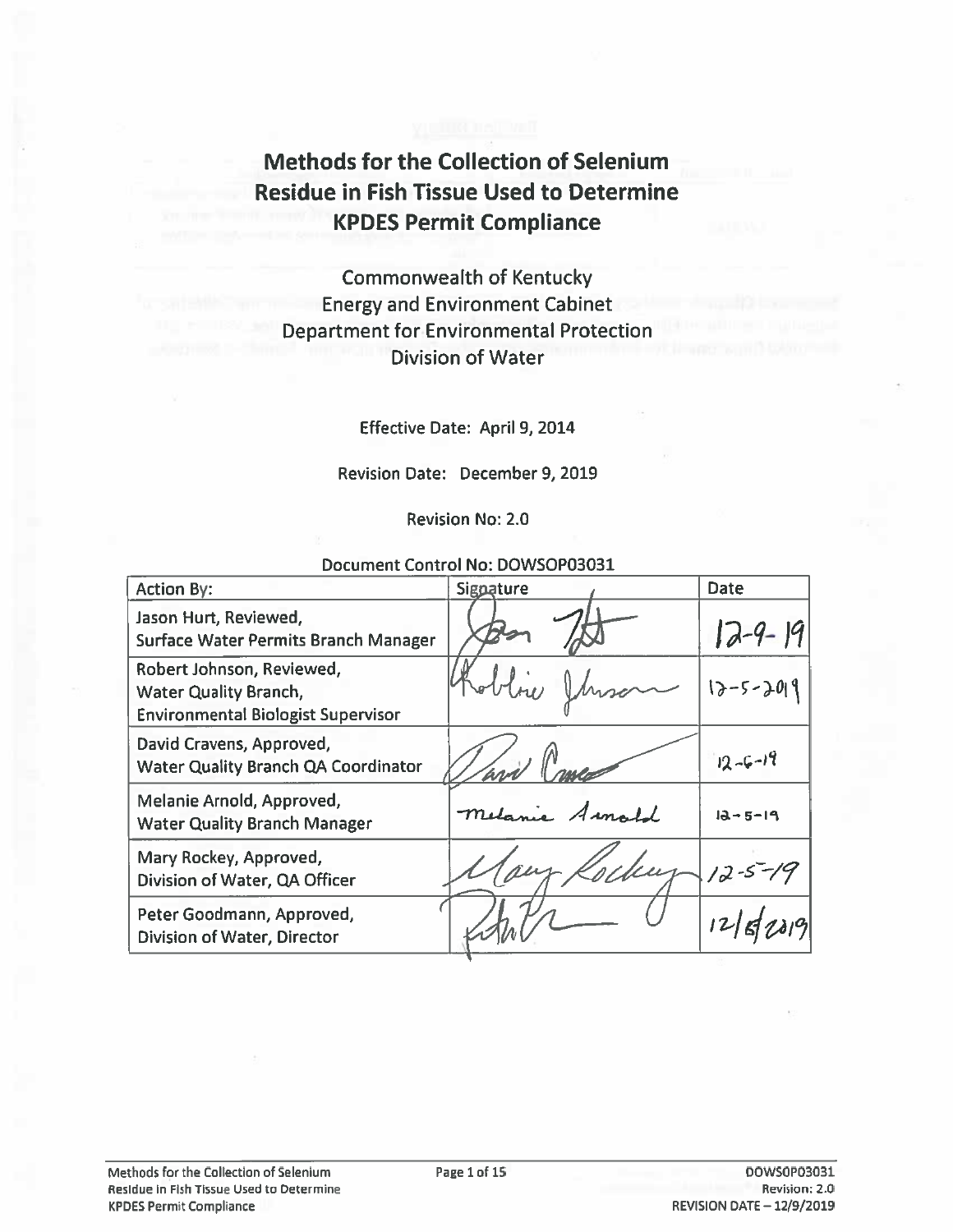#### **Revision History**

| Date of Revision | Page(s) Revised | <b>Revision Explanation</b>                                                                                                                             |  |  |
|------------------|-----------------|---------------------------------------------------------------------------------------------------------------------------------------------------------|--|--|
| 12/9/19          | All             | Document was thoroughly revised with addition<br>of additional water body types, target species,<br>sample type and reference to homogenization<br>SOP. |  |  |

**Suggested Citation:** Kentucky Division of Water (DOW). 2019. Methods for the Collection of Selenium Residue in Fish Tissue Used to Determine KPDES Permit Compliance, Version 2.0. Kentucky Department for Environmental Protection, Division of Water, Frankfort, Kentucky.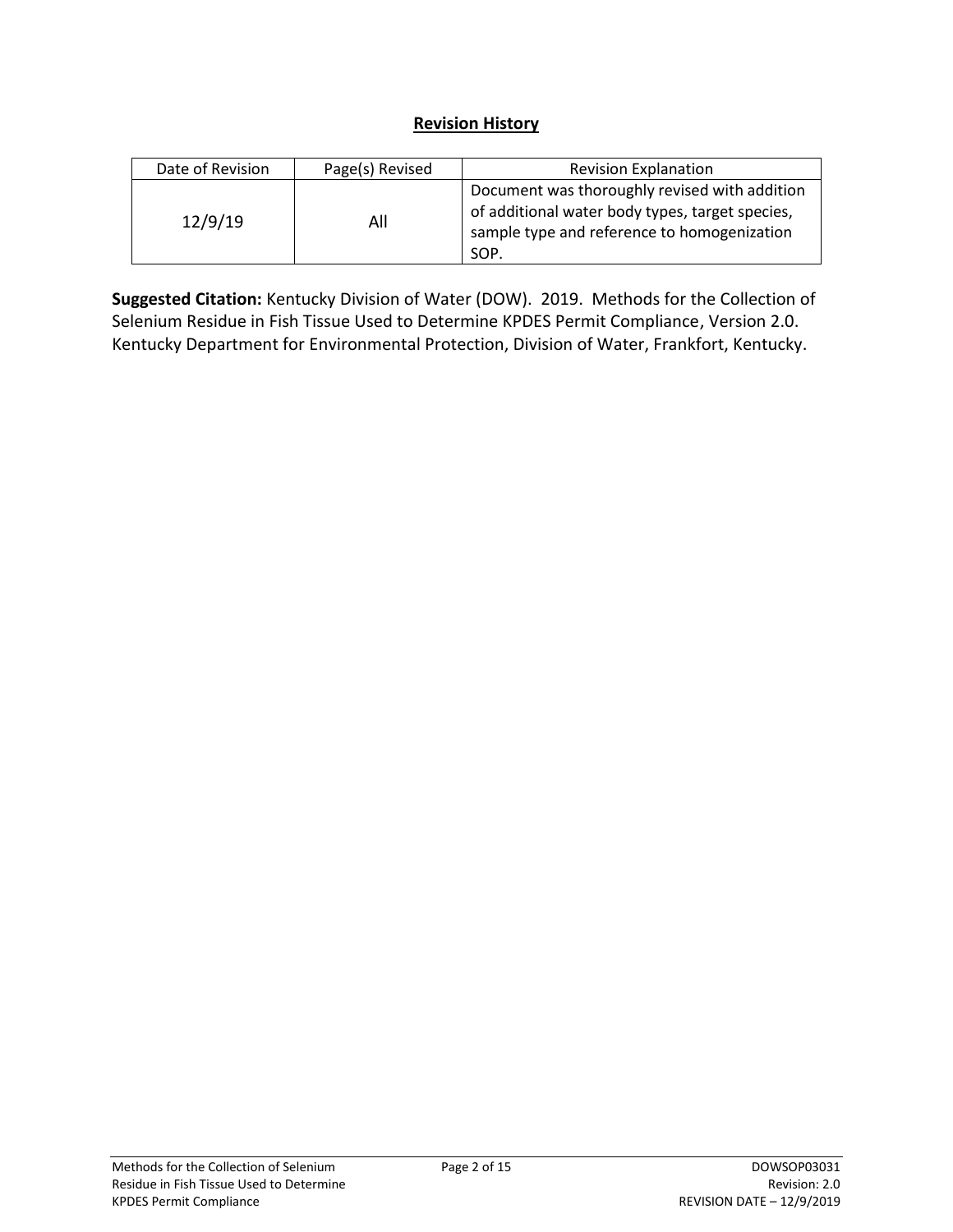# **Table of Contents**

# **List of Figures**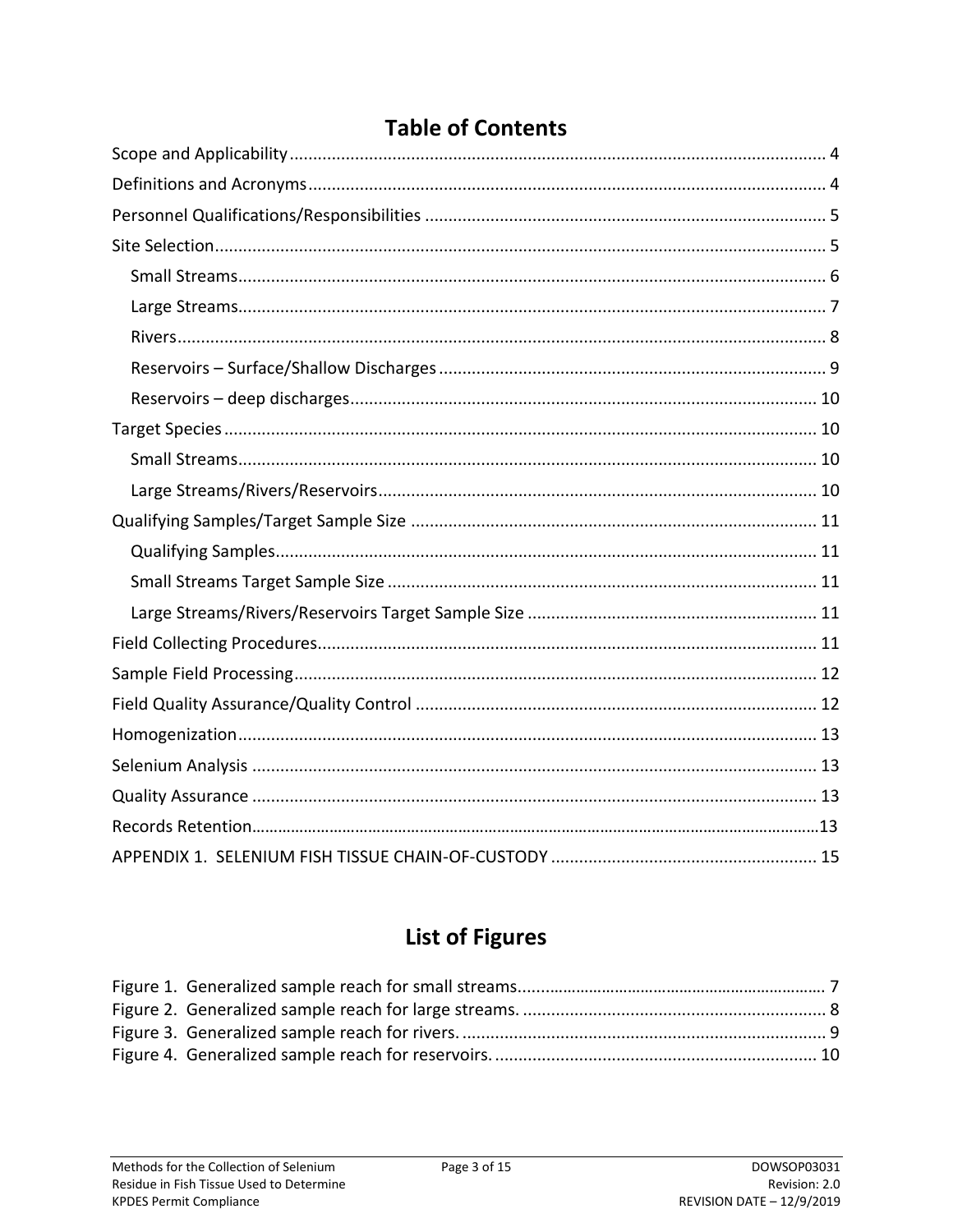#### <span id="page-3-0"></span>**Scope and Applicability**

This standard operating procedure (SOP) has been developed by the Division of Water for the uniform collection of selenium residue in fish tissue for the purposes of compliance with KPDES permits. The methods set forth herein are required for all activities related to the collection of fish for the determination of selenium residue in fish tissue.

#### <span id="page-3-1"></span>**Definitions and Acronyms**

**Division**: Kentucky Division of Water

**KPDES**: Kentucky Pollutant Discharge Elimination System

Large Streams: Free-flowing streams with a catchment area of 20-200 mi<sup>2</sup>. Most of the sampling reach is wadeable with a mean average thalweg depth less than 1 meter. Small areas may be non-wadeable.

**Littoral Zone**: Shallow shore areas where light can penetrate to the bottom.

**Non-wadeable**: Stream sections that cannot be traversed by foot and sampling cannot be performed without the aid of a boat.

**Predator**: Includes black bass (smallmouth, largemouth and spotted), white bass, striped bass, sauger, saugeye, walleye, muskellunge, flathead and blue catfish, yellow bass, bowfin, and chain pickerel.

**QA/QC**: Quality assurance/quality control

#### **Reservoirs**

**Surface/Shallow discharges**: Reservoirs with outfalls that discharge at the surface or within the littoral zone.

**Deep Discharges**: Reservoir with outfalls that discharge outside of the littoral zone.

Rivers: Free-flowing streams with a catchment area ≥ ~150-200 mi<sup>2</sup>, presence of low-head dams in the system may occur, most areas are non-wadeable with some areas that may be wadeable and a mean average thalweg depth greater than 1 meter.

**Sample Reach:** A designated area where sampling may occur. This area is adjusted to account for waterbody type.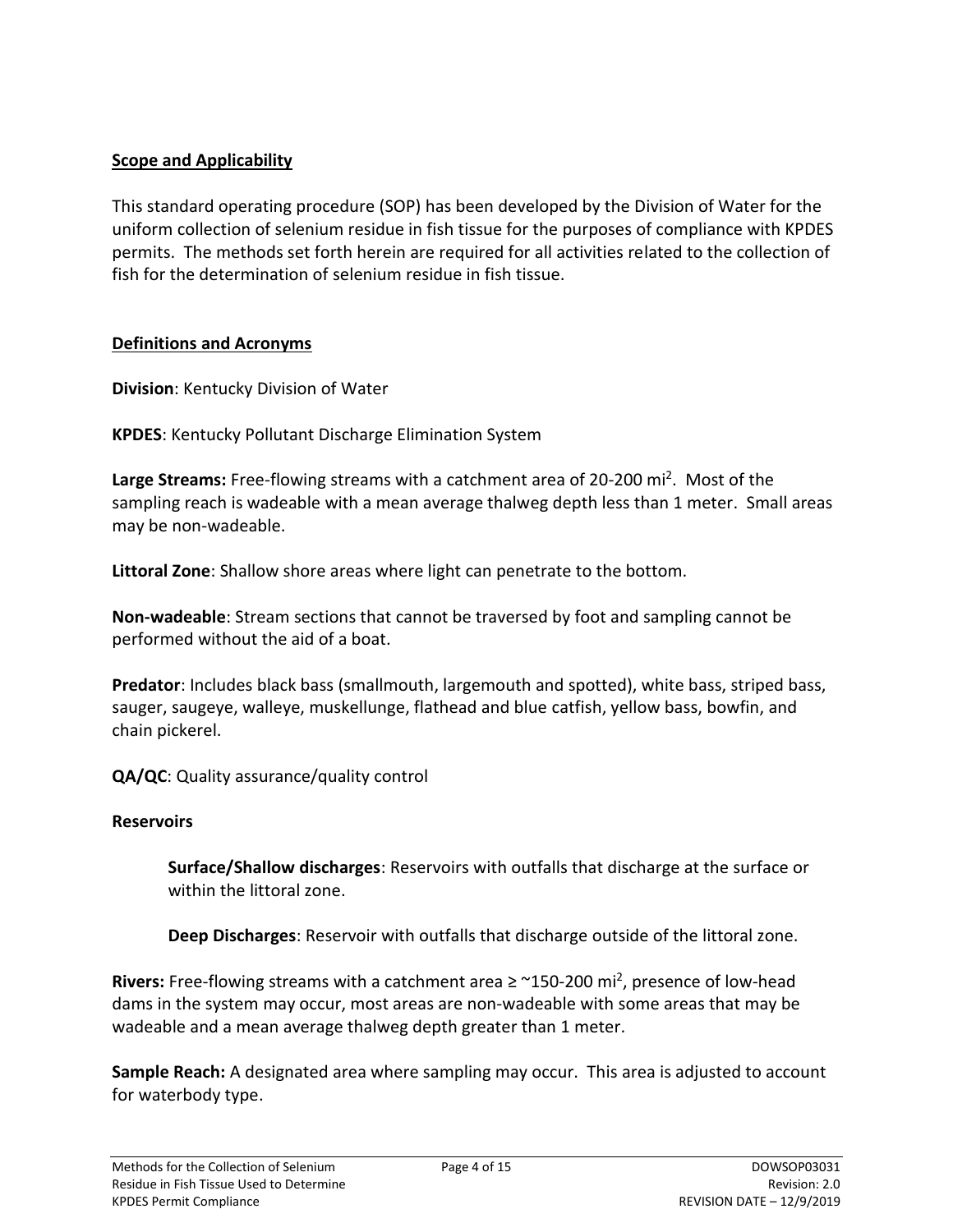**Small Streams:** Perennial streams that are relatively shallow, narrow and with a catchment area of < 20 mi<sup>2</sup>. All of the sample reach is wadeable.

**Sub-reach**: A section of the sample reach designated for collecting samples.

**Wadeable**: Stream locations that can easily be traversed on foot and efficient sampling can be performed without the need of a boat.

## <span id="page-4-0"></span>**Personnel Qualifications/Responsibilities**

Individuals conducting fish tissue collections shall possess the required state collection permits from the Kentucky Department of Fish and Wildlife Resources. Those persons collecting in waters containing federally threatened or endangered species shall seek guidance from the U.S. Fish and Wildlife Service regarding required federal permits. Field personnel must have an understanding of aquatic organisms and their habitats and be able to properly identify the target species. Field personnel should also be experienced in using electrofishing and other fish sampling equipment, including all safety considerations.

#### <span id="page-4-1"></span>**Site Selection**

The sampling reach distance is determined for each waterbody type. Sample reaches will be broken into multiple sub-reaches that shall be delineated before sampling begins. Sub-reaches will begin with Sub-reach #1, the reach that is closest to and located downstream of the outfall, and will proceed to the last sub-reach (the reach that is farthest from the outfall). Fish are to be collected from each successive sub-reach until the target fish samples (see target species section) have been collected. Every effort shall be made to obtain target samples from Subreach #1. If the target samples cannot be obtained within Sub-reach #1, field personnel shall proceed to Sub-reach #2 and then to the next sub-reach until the target samples are collected. Field personnel shall continue using successive sub-reaches, up to the maximum (defined below), until the target fish samples are obtained. Fish from multiple sub-reaches may be combined to complete the target sample. However, each sub-reach shall be extensively sampled before moving to the next sub-reach, which could require multiple passes through a sub-reach. Before starting a second pass through a sub-reach, sufficient time shall be allowed to let fish settle back into natural habitats and the water to clear.

In the event an effluent-receiving stream length is less than the prescribed sub-reach length, the sub-reach length shall be extended into the subsequent receiving stream downstream of the confluence with the receiving stream. Every effort shall be made to collect fish from the available habitat of the effluent-receiving stream before moving to the downstream receiving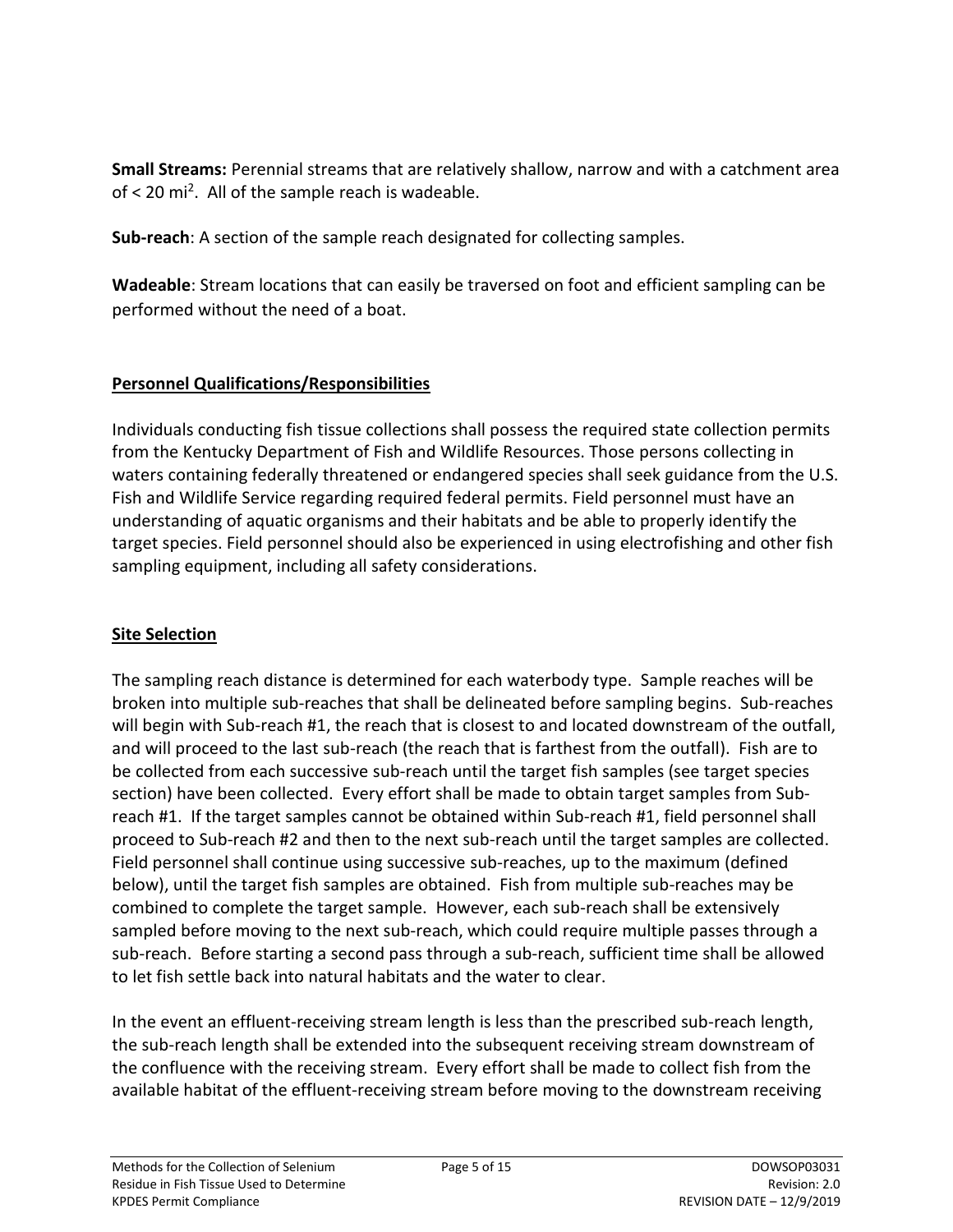stream. However, when the target fish sample is not present in the effluent-receiving stream, the collection effort is extended into the next receiving stream. That collection effort will continue at the effluent-receiving stream's confluence with the receiving stream with sampling conducted in successive downstream sub-reaches. When necessary for composites, any target fish collected in the effluent-receiving stream will be combined with fish from the receiving stream to complete the composite.

**NOTE**: All stream-size designations are approximate and best professional judgment should be used when determining stream type when a site catchment area is close to two stream types (i.e. small and large streams). The fish community composition should be used to help make this determination.

**NOTE**: Sample strategies presented are for electrofishing. Sampling with other gear (seines, gill nets, trot lines and/or hook and line) may be necessary. If sampling strategies are altered, sampling closest to and downstream of the outfall is required.

## <span id="page-5-0"></span>**Small Streams**

The sample reach will be located immediately below the effluent outfall or drainage ditch in an effluent-receiving stream. Ephemeral streams and effluent drainage ditches are not included in the sample reach. In this context, ephemeral stream refers to those sections of channel immediately downstream of an outfall that only have surface flow during outfall discharge or high runoff conditions after precipitation events. The sample reach will extend downstream for a total length of no more than 400 meters. This 400-meter sample reach shall be broken into four 100-meter sub-reaches, with Sub-Reach #1 being the most upstream sub-reach (i.e. the sub-reach closest to the effluent outfall) and Sub-reach #4 being the most downstream subreach (Figure 1). Fish shall be collected from each sub-reach, starting at Sub-reach #1 and progression toward and ending at Sub-reach #4, until the target samples have been collected. Collection shall commence at the downstream end of each Sub-reach and progress in an upstream direction. Samples shall be collected from the entire width of stream.

If at the time of sampling, surface water is not flowing, and there are obvious breaks in stream connectivity, (*i.e.* pool habitat with dry channel above and/or below,) annotations must be made on a data sheet indicating no flow and site photographs must be taken to document current conditions. Fish collection activities will then be canceled, and rescheduled within the prescribed compliance sampling period. If fish tissue cannot be collected or are not available, the 5.0 µg/L water column limit shall apply.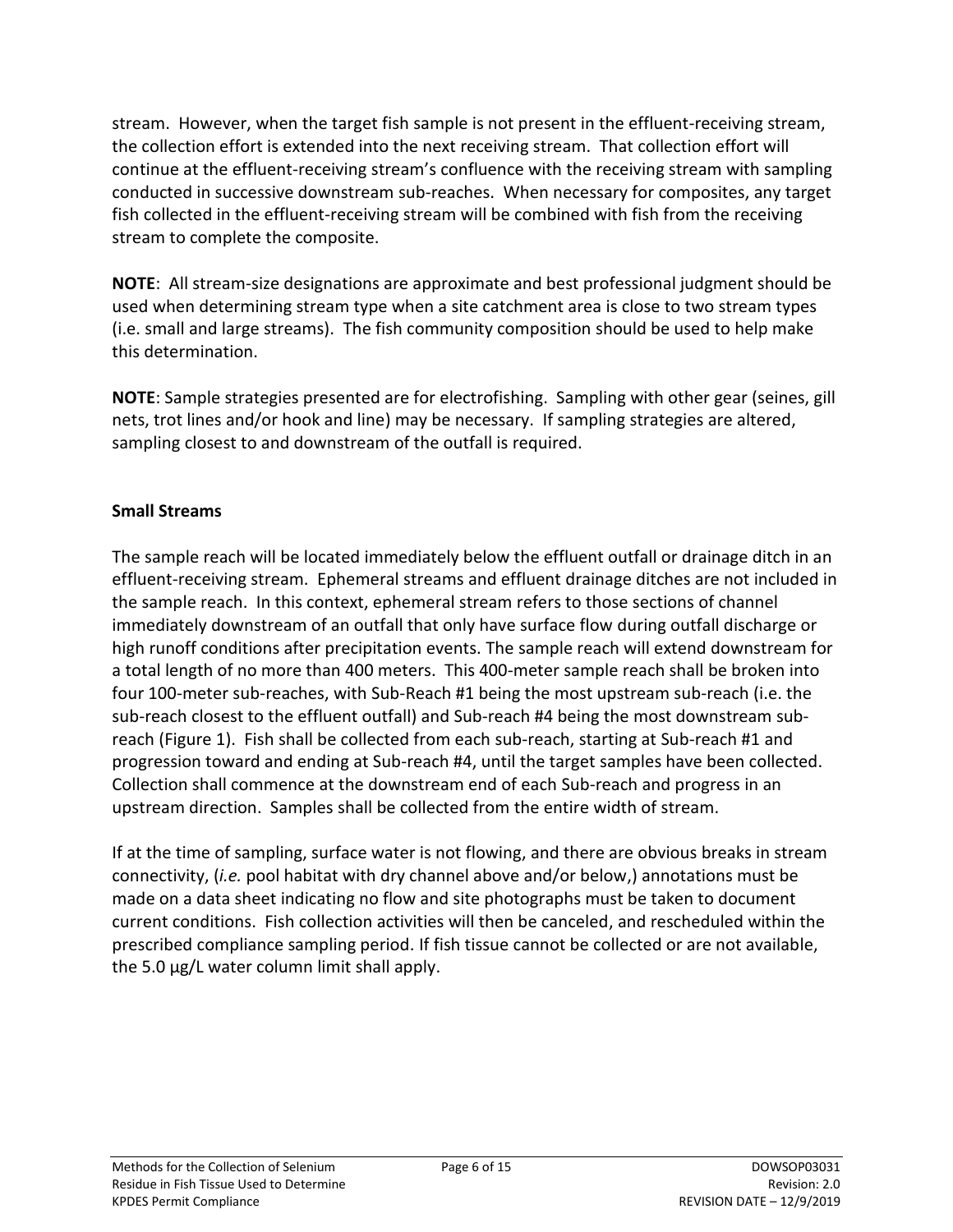



#### <span id="page-6-0"></span>**Large Streams**

The sample reach shall be located immediately below the effluent outfall or drainage ditch in the effluent-receiving stream. Ephemeral streams and effluent drainage ditches are not to be included in the sample reach. The sample reach shall extend downstream for a total length of 500 meters. The sample reach for large streams is 100 meters longer than the sample reach for small streams to provide more sampling area to find the appropriate habitats needed to collect the target fish sample. This 500-meter sample reach shall be broken into five 100-meter subreaches, with Sub-reach #1 being the most upstream sub-reach (i.e. the sub-reach closest to the effluent outfall) and Sub-reach #5 being the most downstream reach (Figure 2). Fish shall be collected from each sub-reach, commencing at Sub-reach #1 and progressing toward Sub-reach #5, until the target fish samples have been collected. Collection shall commence at the downstream end of each Sub-reach and progress in an upstream direction. Samples shall be collected from the entire width of the stream if the mean width of the stream is <25 meters. In streams with mean widths >25 meters, fish shall be collected in a sampling zone on the bank where the outfall is located. In these circumstances the sampling zone extends from the edge of the water to the center of the stream or to a depth of 1-meter, whichever one occurs first.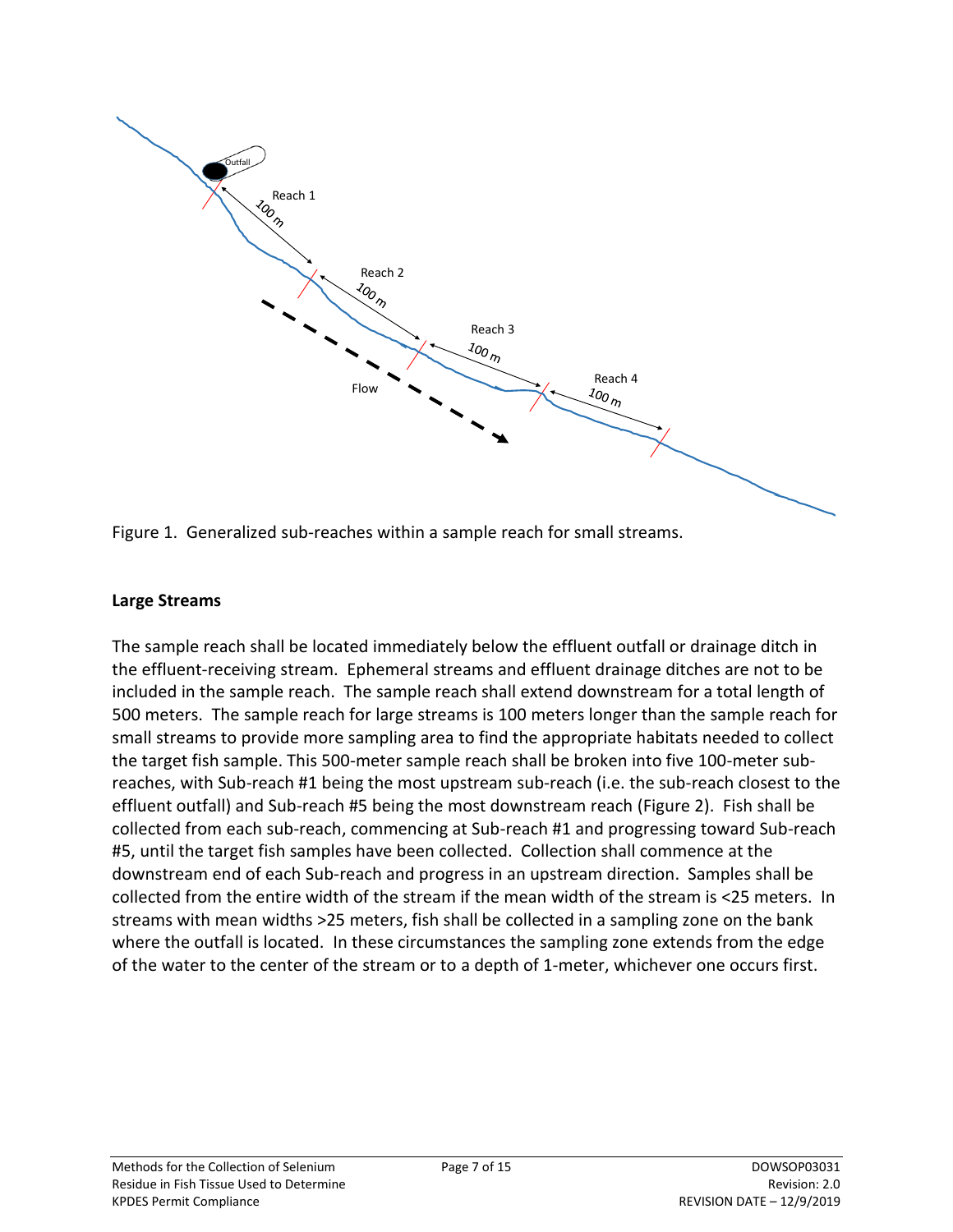

<span id="page-7-1"></span>Figure 2. Generalized sub-reaches within a sample reach for large streams.

#### <span id="page-7-0"></span>**Rivers**

The sample reach shall begin immediately below the effluent outfall or the confluence of the effluent drainage ditch into the effluent-receiving stream. Ephemeral streams and effluent drainage ditches are not to be included in the sample reach. The sample reach shall extend downstream for a total length of 1000 meters. The sample reach for rivers is larger than the sample reach for small and large streams because sampling of these non-wadeable rivers requires boats where considerably more area might be needed to collect samples. This 1000 meter sample reach shall be divided into two 500-meter sub-reaches, with Sub-reach #1 the most upstream reach and Sub-reach #2 the most downstream reach (Figure 3). Fish shall be collected from each sub-reach, starting at Sub-reach #1 progressing and ending in Sub-reach #2, until the target samples have been collected. Collection shall commence at the upstream end of each sub-reach and progress in a downstream direction. Samples shall be collected in the littoral zone on the bank where the outfall is located.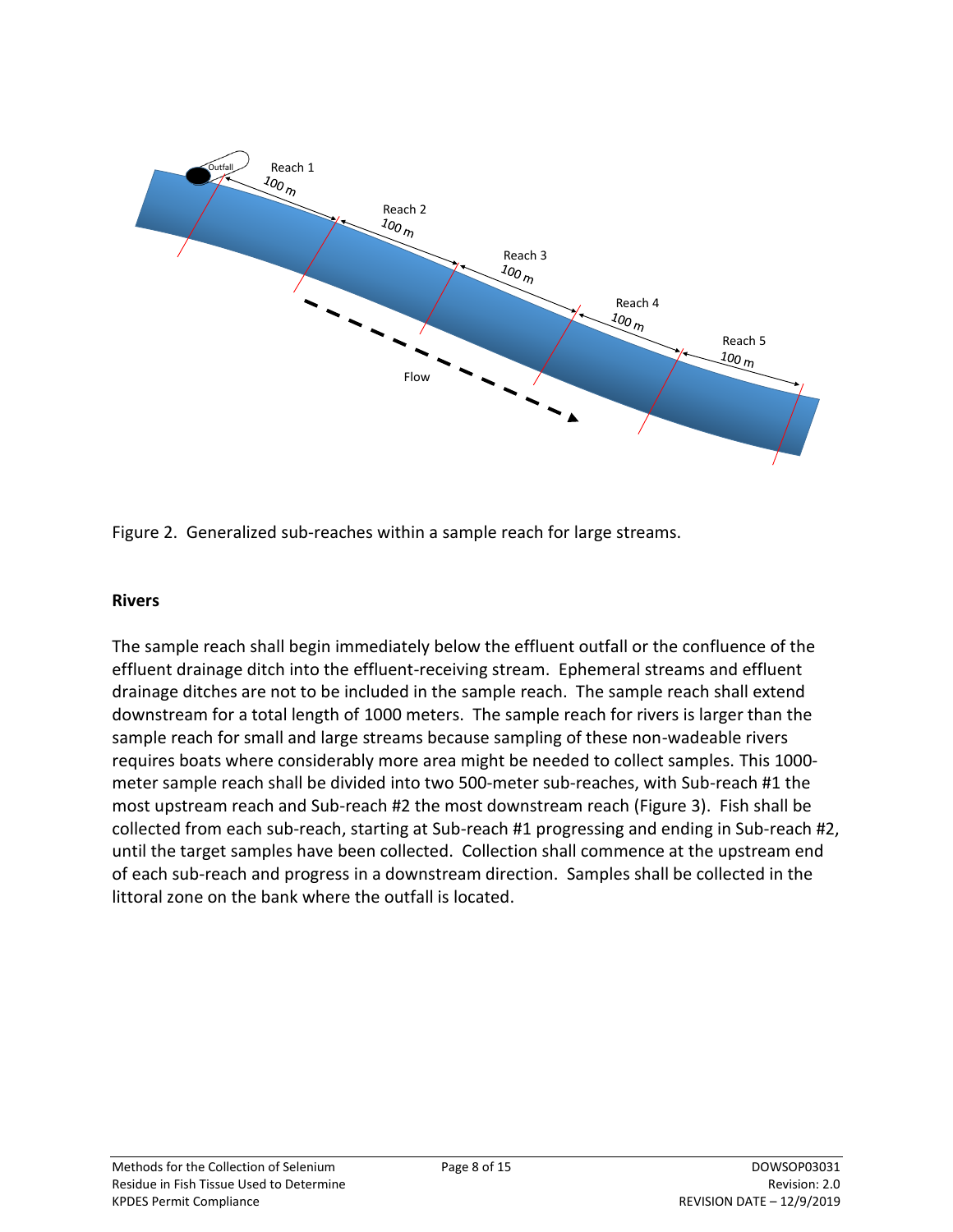

<span id="page-8-1"></span>Figure 3. Generalized sub-reaches within a sample reach for rivers.

## <span id="page-8-0"></span>**Reservoirs – Surface/Shallow Discharges**

The sample reach for reservoirs shall be 3000 meters. Three sub-reaches will be established: 1) Sub-reach #1 shall be located at the effluent outfall and extend 1000 meters downstream of the effluent outfall; 2) Sub-reach #2 shall be established upstream of the effluent outfall; and 3) Sub-reach #3 will begin immediately downstream of Sub-reach #1 and extend 1000 meters downstream (Figure 4). Ephemeral streams and effluent drainage ditches are not to be included in the sub-reach. Sub-reaches for reservoirs are longer than for streams and rivers because many littoral areas of reservoirs can contain unsuitable habitat for targeted fish species and inaccessible areas (e.g. private boat docks, etc.) so the sub-reaches are larger to ensure adequate sampling area.

The order of sampling shall be Sub-reach #1, Sub-reach #2, and then Sub-reach #3. Sampling shall commence in each reach at the point that is nearest the effluent outfall and progress towards the other end of reach. All sampling shall be conducted in the littoral zone.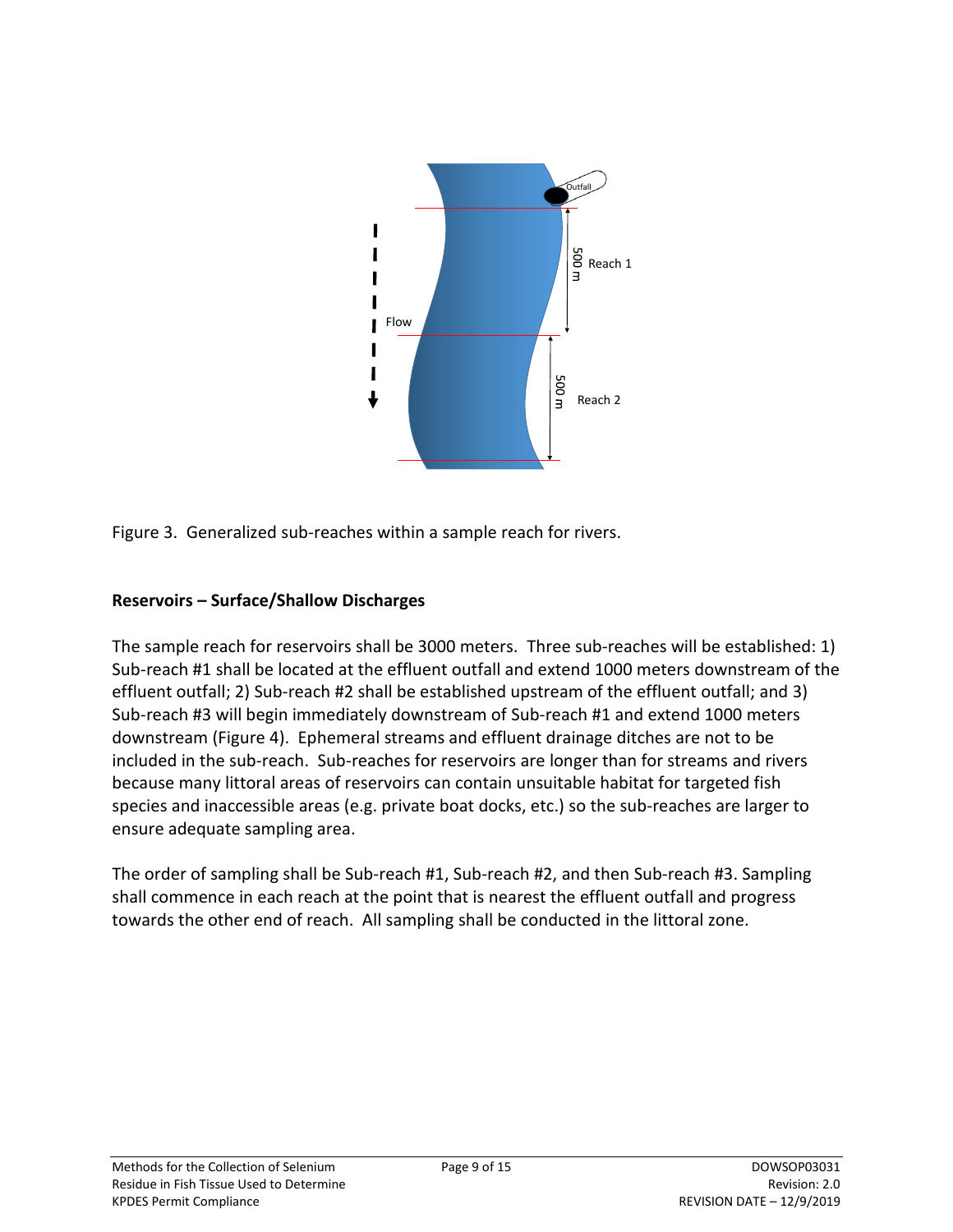

<span id="page-9-4"></span>

#### <span id="page-9-0"></span>**Reservoirs – Deep Discharges**

Reservoirs with a deep discharge (a discharge that is not within the littoral zone of the reservoir) are unique situations and require site-specific plans that shall be a requirement of the permit.

## <span id="page-9-1"></span>**Target Species**

#### <span id="page-9-2"></span>**Small Streams**

The following taxa shall be collected: *Semotilus atromaculatus* (creek chubs) (minimum mean composite length of 100 mm). If *Semotilus atromaculatus* are not available, *Lepomis sp*. (Sunfish – minimum 100 mm) or *Campostoma sp*. (Stonerollers – minimum 80 mm), may be used. If *Lepomis sp*. are present, they shall be used in preference to *Campostoma sp*.

#### <span id="page-9-3"></span>**Large Streams/Rivers/Reservoirs**

The following taxa shall be collected: 1) *Lepomis macrochirus* (Bluegill – minimum mean composite length of 100 mm) and 2) the largest representative predator fish, which would be considered to be the oldest available predator.

If *Lepomis macrochirus* are not available, other *Lepomis* taxa (Sunfish) may be used (minimum mean composite length of 100 mm). Any of the predator taxa listed on page 4 of this document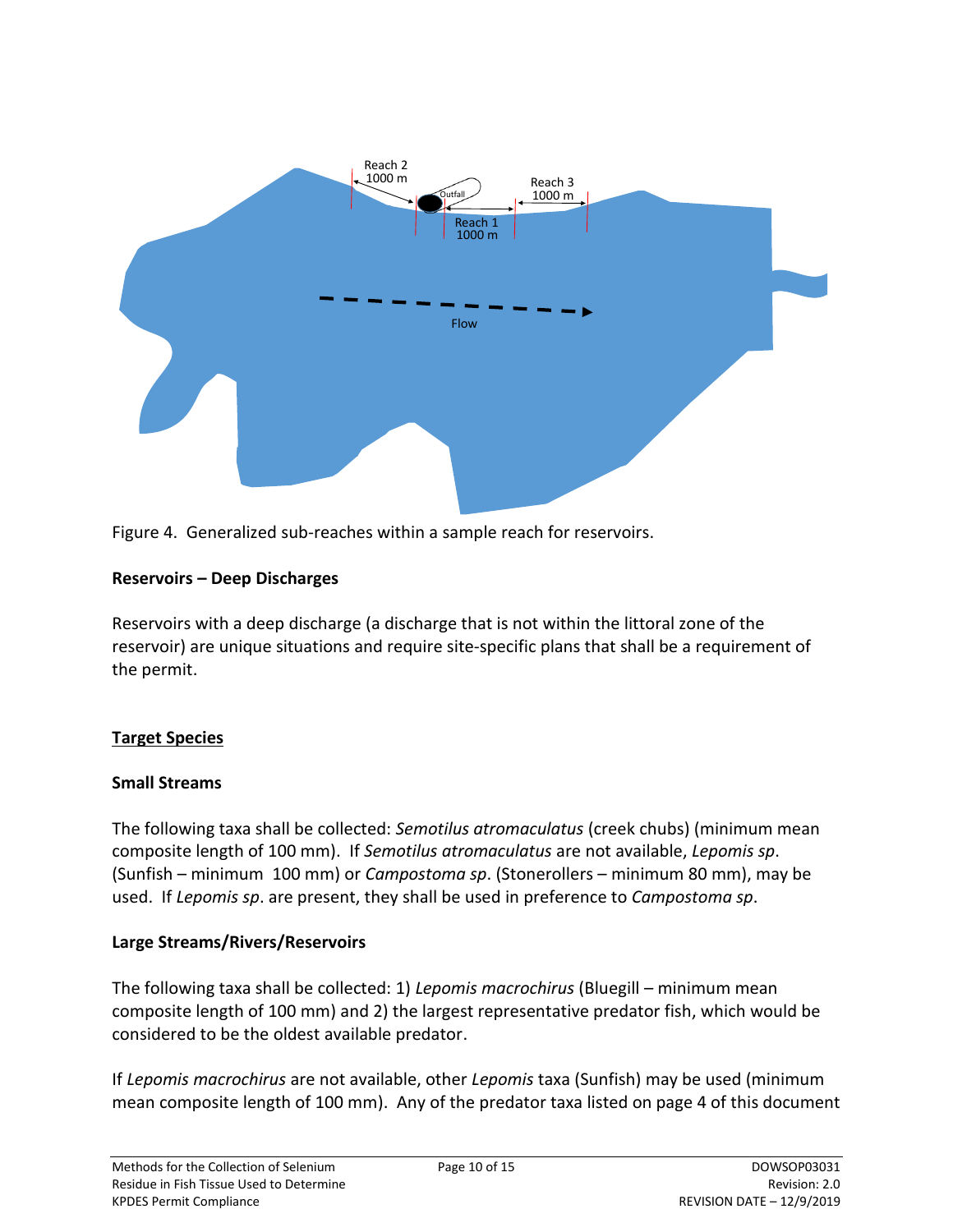may be used for the predator sample. If a predator fish is not available in these waterbodies, *Ambloplites rupestris* (Rock Bass) (minimum length of 100 mm) may be used.

## <span id="page-10-0"></span>**Qualifying Samples/Target Sample Size**

## <span id="page-10-1"></span>**Qualifying Samples**

Composite samples shall meet the following requirements:

- All specimens composited shall be of the same species;
- Individuals used in a composite shall be of similar size so that the smallest individual in a composite is no less than 75% (with a target of 90%) of the total length of the largest individual;
- Individuals used in a composite sample shall have been collected during the same sampling event; and
- Provide sufficient tissue for laboratory analysis, including applicable QA/QC requirements.

Individual samples for predators must represent the largest/oldest individual collected.

## <span id="page-10-2"></span>**Small Streams Target Sample Size**

 Ten *Semotilus atromaculatus* (or alternatively *Lepomis* or *Campostoma* spp.) shall be collected and composited into two samples (five fish each) from each sample reach. The mean fish length of individuals in each composite shall be >100 mm (*Campostoma spp.*  $\geq$ 80 mm). Furthermore, individuals selected should represent the largest/oldest individuals collected.

## <span id="page-10-3"></span>**Large Streams/Rivers/Reservoirs Target Sample Size**

- Five *Lepomis macrochirus* (or other *Lepomis* taxa) shall be collected and composited into a single sample from each sample reach. The mean fish length of individuals in each composite shall be >100mm. Furthermore, individuals selected should represent the largest/oldest individuals collected.
- One predator shall be collected from each sample reach (predator sample must represent the largest/oldest individual collected).

## <span id="page-10-4"></span>**Field Collecting Procedures**

Fish shall be collected using standard fisheries collection techniques using gear that is appropriate for the targeted species. Electrofishing is the preferred method of sample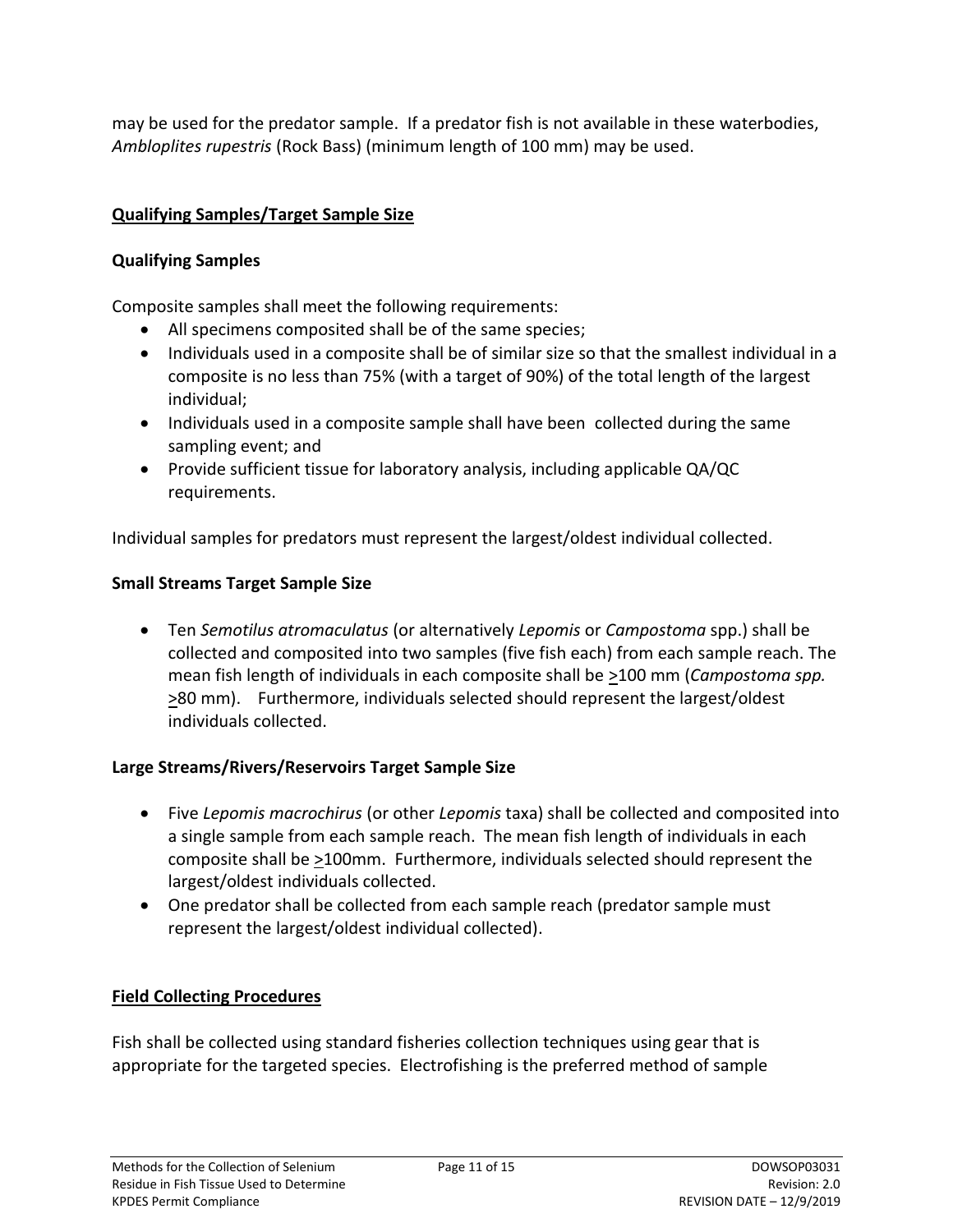collection, although other methods (i.e. seines, gill nets, trot lines and/or hook and line) may be necessary.

Collected fish shall be transferred frequently from dip nets to a bucket of water to lessen stress and mortality. In addition, water in buckets or live wells shall be changed periodically to reduce stress and mortality. Aerators can also be employed in buckets and/or live wells to reduce the stress on collected fish.

## <span id="page-11-0"></span>**Sample Field Processing**

Once a target sample is collected, the processing procedure can begin. A sterile (i.e. unused) Whirl-pack bag or other plastic zip top bag shall be used to contain each sample.

Field data shall be complete and legible and entered on a chain-of-custody sheet and on the sterile Whirl-pack bag or plastic zip top bag. The following information should be recorded: station #, KPDES permit #, waterbody name, narrative location, upstream/downstream sampling latitude and longitude (resolved to five decimal places), county, date, time, species collected, name(s) of collectors, type of sample (individual/composite) and sample type (field sample). See example in Appendix 1 for a chain of custody.

All fish retained for analysis shall be photographed and lengths of all individuals should be documented. Photographs shall be captured so that each individual fish can be identified from the photograph(s). A ruler should also be included in the photos so the size of each fish is documented. As needed, multiple photographs should be provided to ensure proper documentation of fish species and organism size.

Fish retained for analysis shall be placed in individual sterile Whirl-pack bags or plastic zip top bags. Composite samples may be placed in the same sterile Whirl-pack bag or plastic zip top bag. Fish should be rinsed in native water before placing in Whirl-pack bag or plastic zip top bag if any foreign material (*i.e.* sticks, leaves or algae) is attached to the outside of the fish.

Once all fish samples have been selected and placed in sterile Whirl-pack bags or plastic zip top bags, the samples shall be kept on ice in a cooler until transported to a freezer for long-term storage. The maximum holding time on ice in a cooler is 48 hours.

## <span id="page-11-1"></span>**Field Quality Assurance/Quality Control**

A field crew will consist of at least one person who is knowledgeable in the identification and nomenclature of Kentucky fishes. After sampling has been completed, all sampling gear will be thoroughly cleaned to remove all fish so that no fish are carried to the next site. The equipment shall be examined prior to sampling at the next site to ensure that no fish are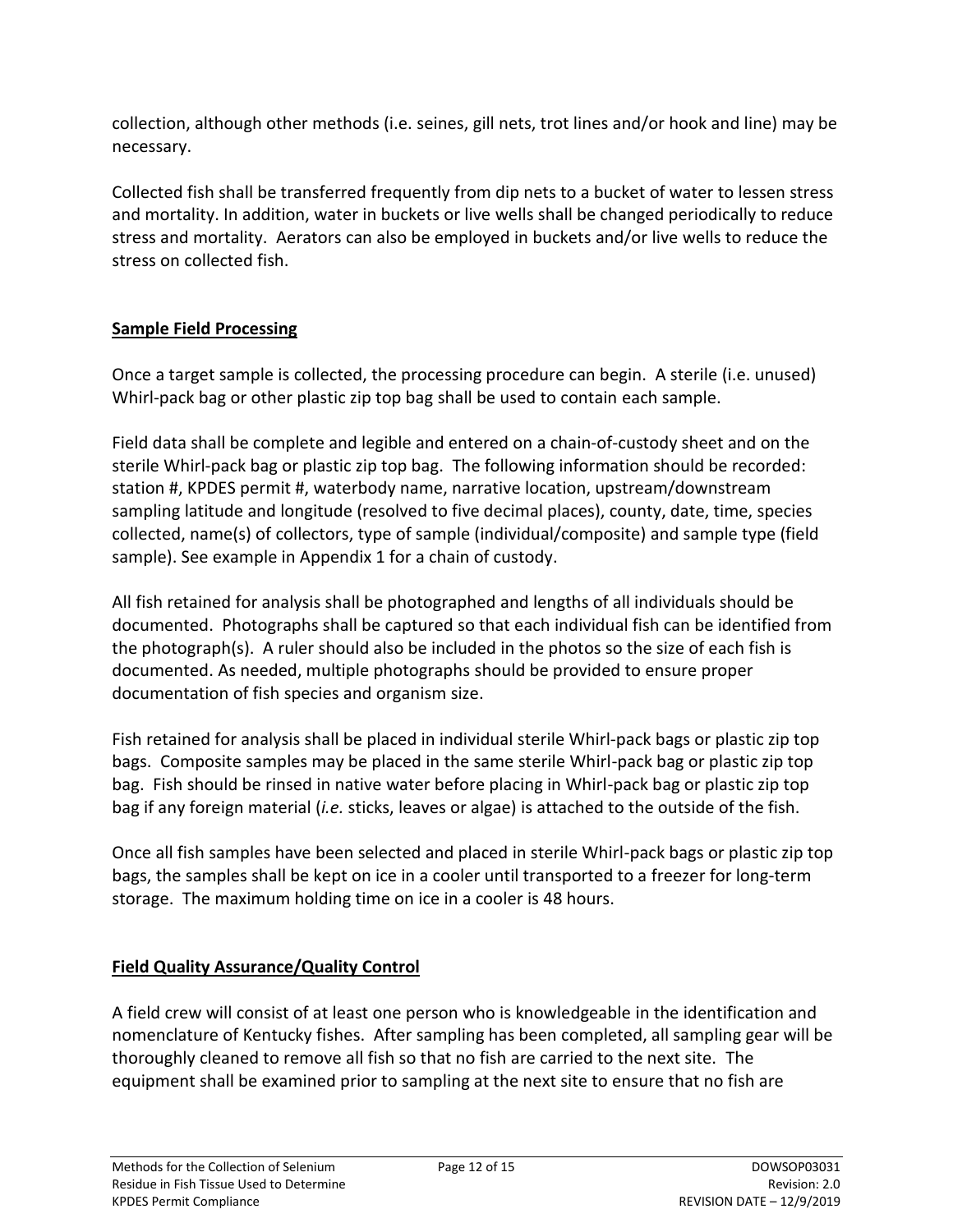present. At each site, all collection equipment (*i.e.* nets) that come into contact with fish shall be rinsed in native water.

When delivering a sample to the laboratory for processing, the proper chain-of-custody sheet that corresponds with the sample must be delivered to the laboratory at the same time. Chain of custody records shall be maintained and provided upon request from the Division of Water.

### <span id="page-12-0"></span>**Homogenization**

Once fish are collected and delivered to the laboratory, tissue samples shall be prepared by following DOWSOP0300032, *Standard Operating Procedure for Preparation and Homogenization of Fish Tissue Samples*, which is available online at: <https://eec.ky.gov/Environmental-Protection/Water/QA/Pages/default.aspx>*.* Tissue sample preparation shall occur in a laboratory environment and not in the field. Predator or bottom feeder fish that exceed twelve (12) inches in length can be processed by utilizing methods for resection of fish fillets, which will result in a skinless, boneless fillet. Whole body samples shall be processed using all body parts including bones, body liquids, and scales and include all stomach contents.

## <span id="page-12-1"></span>**Selenium Analysis**

Analytical test methods and procedures shall be selected from those approved by the U.S. EPA for the detection of total selenium. Approved methods are found in 40 C.F.R. §136.3. Each analytical laboratory must be certified by the Division's Laboratory Certification Section.

# <span id="page-12-2"></span>**Quality Assurance**

Below are some recommended quality assurance checks to assist in evaluating the accuracy, precision, and representativeness of the analytical results.

- Additional aliquots of the homogenized fish samples can be analyzed by the laboratory and compared to the original results.
- Photographs of the fish samples may be reviewed to confirm that samples consisted of the correct species with the appropriate lengths.

Results may vary based on a few factors. For example, female fish may have higher concentrations during spawning season. If eggs are observed, annotations should be made on the data sheet. For composite samples, the number of individuals with eggs in the sample should be noted. This information will be helpful in understanding variability between different sampling periods. Other causes of variation in results potentially stem from length/weight/age variation in composite or individual samples.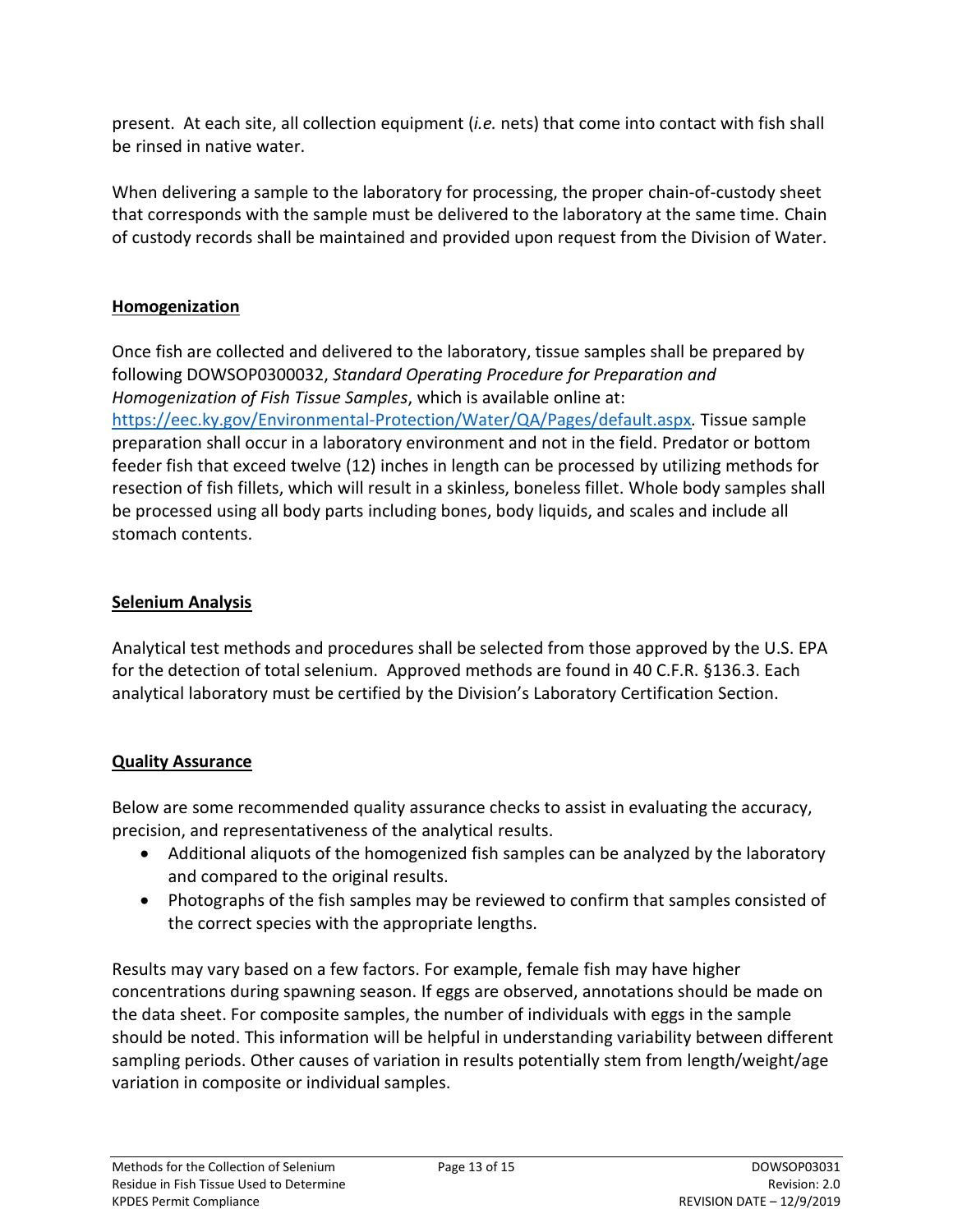#### **Records Retention**

Field datasheets, copies of field notebooks, voucher photographs, chains of custody, lab reports (including any quality assurance/quality control results), and other related documentation shall be maintained for five years and shall be provided to the Division upon request.